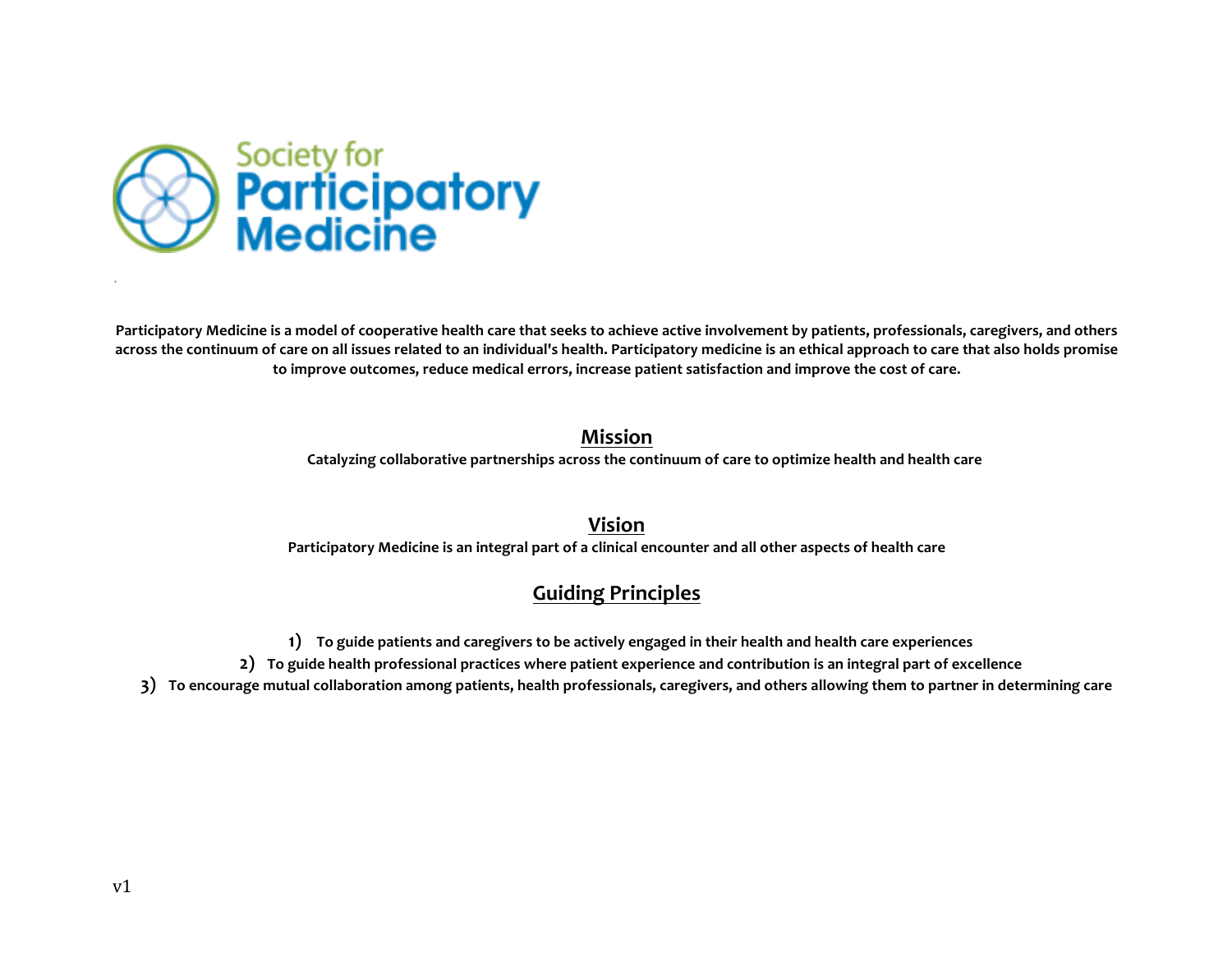

## **Goals:**

- 1) Develop and disseminate resources, tools, and curricula that encourage adoption of participatory medicine practices
- 2) Cultivate forums for exchange of research, data, and ideas regarding the adoption of participatory medicine
- 3) Advocate for policies that support the core premises of participatory medicine
- 4) Stimulate awareness and foster collaboration among all stakeholders to advance participatory medicine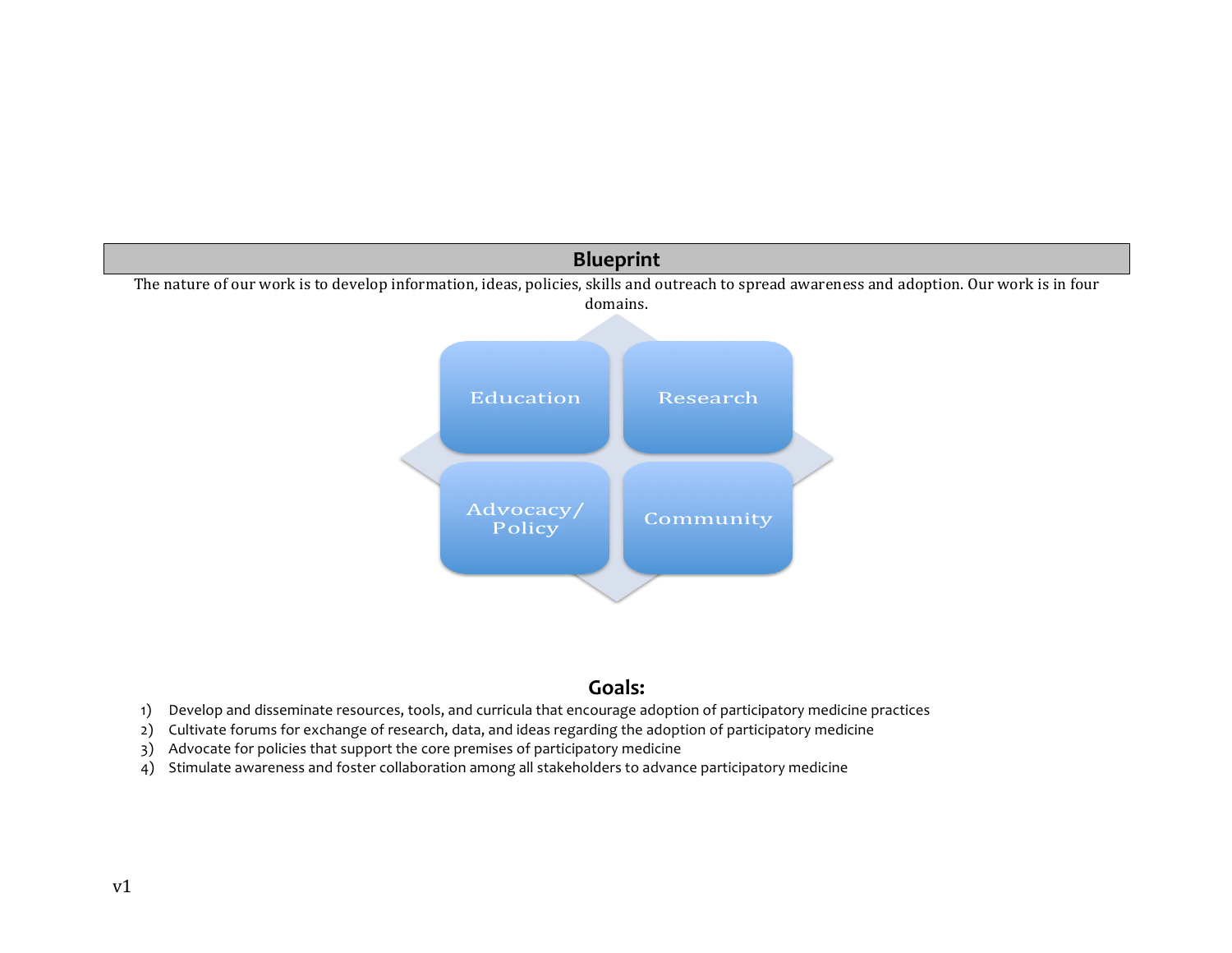| <b>Education</b>                                                                                                                |                                                                                                                                                                                                                                                                                       |  |
|---------------------------------------------------------------------------------------------------------------------------------|---------------------------------------------------------------------------------------------------------------------------------------------------------------------------------------------------------------------------------------------------------------------------------------|--|
| Goal                                                                                                                            | <b>Strategic Initiative</b>                                                                                                                                                                                                                                                           |  |
| Develop and disseminate<br>resources, tools, and curricula<br>that encourage adoption of<br>participatory medicine<br>practices | White Paper<br>"E-Patients: How They Can Help Us Heal Healthcare"<br>http://e-patients.net/e-Patients White Paper.pdf<br>http://e-patients.net/u/2011/11/Libro-blanco-de-los-e-Pacientes.pdf (Spanish version)<br>French-coming soon                                                  |  |
|                                                                                                                                 | E-Patients Blog<br>http://e-patients.net/<br>The Journal of Participatory Medicine<br>A peer-reviewed, open access journal with the mission to advance the understanding and practice of participatory medicine<br>among health care professionals and patients. http://www.jopm.org/ |  |
|                                                                                                                                 | <b>Resource Repository</b><br>Member only hub of resources and tools for the patient, caregiver & healthcare professionals and others by key categories                                                                                                                               |  |
|                                                                                                                                 | <b>Healthcare Professional Education</b><br>Lifelong education that teaches healthcare professionals how to incorporate participatory medicine into practice and enable<br>patients as partners in healthcare by understanding patient experience (e.g. CE/CME)                       |  |
|                                                                                                                                 | Webinars<br>Internal/external series to disseminate best practices across the healthcare spectrum that supports participatory medicine                                                                                                                                                |  |
|                                                                                                                                 | Ambassador Program<br>Standard training that allows members to spread the participatory medicine movement through their respective channels and<br>speaking engagements                                                                                                               |  |
|                                                                                                                                 | Participatory Patient/Caregiver Academy<br>Education that provides patients/caregivers with toolkit to become empowered and understand healthcare system                                                                                                                              |  |
|                                                                                                                                 | Participatory Medicine Guidelines<br>Guiding principles healthcare providers, patients, and organizations can use to incorporate participatory medicine into strategies<br>Practical Strategies & Tips                                                                                |  |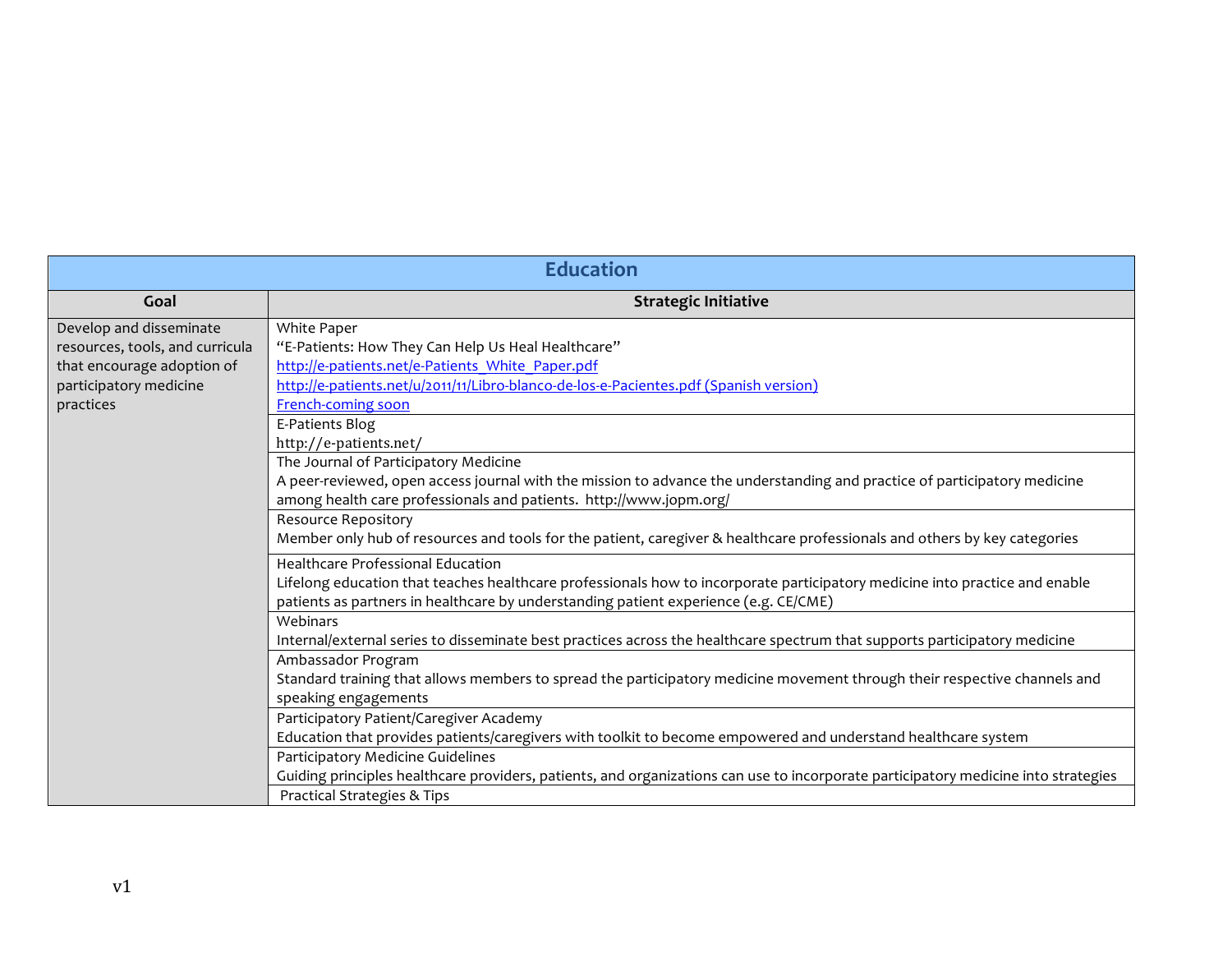| Translation of theory into practice through concrete steps healthcare professionals and patients can take to implement<br>participatory medicine |
|--------------------------------------------------------------------------------------------------------------------------------------------------|
| Participatory Medicine Advisors                                                                                                                  |
| Group of trained members that serve as consultants for external organizations around key topics (e.g. patient empowerment,                       |
| patient experience & technology in healthcare)                                                                                                   |

| <b>Research</b>               |                                                                                                                               |  |
|-------------------------------|-------------------------------------------------------------------------------------------------------------------------------|--|
| Goal                          | <b>Strategic Initiative</b>                                                                                                   |  |
| Cultivate forums for exchange | The Journal of Participatory Medicine                                                                                         |  |
| of research, data, and ideas  | Peer-reviewed, open access journal with the mission to advance the understanding and practice of participatory medicine among |  |
| regarding the adoption of     | health care professionals and patients. http://www.jopm.org/                                                                  |  |
| participatory medicine        | Research Library                                                                                                              |  |
|                               | Research repository of existing research that demonstrates the impact of participatory medicine                               |  |
|                               | Research Exchange Ecosystem                                                                                                   |  |
|                               | Forum for exchanging participatory medicine research and ideas                                                                |  |
|                               | <b>Executive Briefings</b>                                                                                                    |  |
|                               | Up -to date review and analysis of critical issues, research, emerging trends, best practices and implementation experiences  |  |
|                               | Research Agenda                                                                                                               |  |
|                               | Establish a research agenda to understand the impact of participatory medicine                                                |  |

| <b>Advocacy/Policy</b>                                                               |                                                                                                                                                                                                                                                                                                                                                 |  |
|--------------------------------------------------------------------------------------|-------------------------------------------------------------------------------------------------------------------------------------------------------------------------------------------------------------------------------------------------------------------------------------------------------------------------------------------------|--|
| Goal                                                                                 | <b>Strategic Initiative</b>                                                                                                                                                                                                                                                                                                                     |  |
| Advocate for policies that<br>support the core premises of<br>participatory medicine | SPM Seal Program<br>Public partnership between healthcare providers and patients who commit to simple, achievable goals to demonstrate their<br>commitment to participatory medicine through access and understanding of laboratory data, continuous feedback and<br>improvement mechanisms, and the dissemination and use of resources in care |  |
|                                                                                      | Public Policy & Advocacy Team<br>Ensures participatory medicine and voice of the patient is reflected in legislative and regulatory policy<br>Code of Conduct                                                                                                                                                                                   |  |
|                                                                                      |                                                                                                                                                                                                                                                                                                                                                 |  |